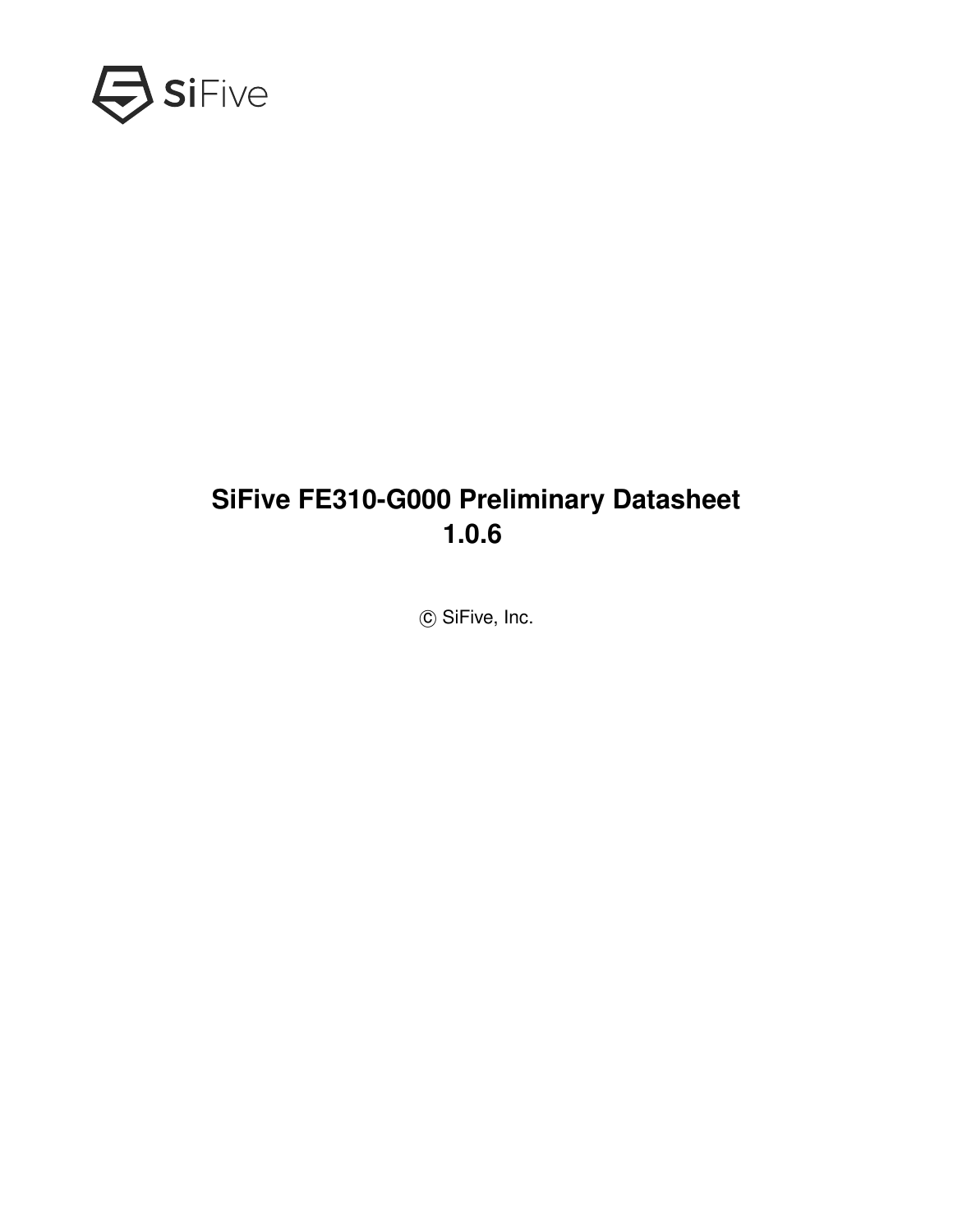# **SiFive FE310-G000 Preliminary Datasheet**

#### **Proprietary Notice**

Copyright © 2016-2021, SiFive Inc. All rights reserved.

SiFive FE310-G000 Preliminary Datasheet by SiFive, Inc. is licensed under Attribution-NonCommercial- NoDerivatives 4.0 International. To view a copy of this license, visit: http://creativecommons.org/licenses/by-nc-nd/4.0

Information in this document is provided "as is", with all faults.

SiFive expressly disclaims all warranties, representations and conditions of any kind, whether express or implied, including, but not limited to, the implied warranties or conditions of merchantability, fitness for a particular purpose and non-infringement.

SiFive does not assume any liability rising out of the application or use of any product or circuit, and specifically disclaims any and all liability, including without limitation indirect, incidental, special, exemplary, or consequential damages.

SiFive reserves the right to make changes without further notice to any products herein.

| Version | Date               | Changes                                     |
|---------|--------------------|---------------------------------------------|
| 1.0.6   | March, 25, 2021    | <b>Added Creative Commons license</b>       |
| 1.0.5   | September 25, 2017 | Correct direction of pinout diagram.        |
| 1.0.4   | August 28, 2017    | Correct AON_PSD_LFALTCLK name on datasheet. |
| 1.0.3   | August 4, 2017     | Add OTP information                         |
| 1.0.2   | August 3, 2017     | Correct dimensions of recommended footprint |
| 1.0.1   | July 24, 2017      | Correct DWAKEUP_N and AON_PMU_OUT_0 pin as- |
|         |                    | signments                                   |
| 1.0.0   | July 6, 2017       | <b>Preliminary Datasheet Release</b>        |

#### **Release Information**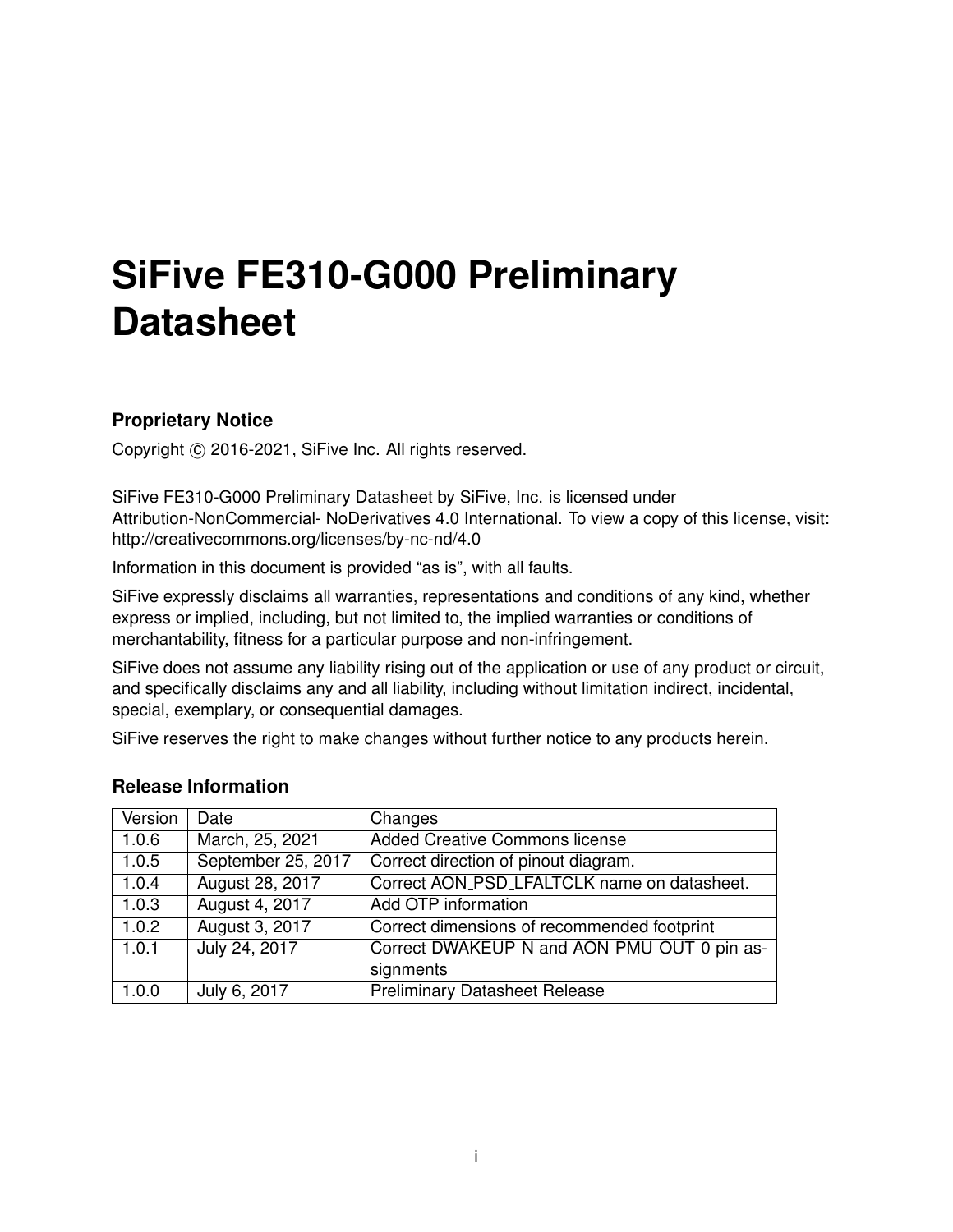# **Contents**

|     |     | $\blacksquare$                                                                                                                               |
|-----|-----|----------------------------------------------------------------------------------------------------------------------------------------------|
| 1.1 |     |                                                                                                                                              |
| 1.2 |     |                                                                                                                                              |
|     |     | $\overline{2}$                                                                                                                               |
| 2.1 |     | $\overline{2}$                                                                                                                               |
| 2.2 |     | 3                                                                                                                                            |
| 2.3 |     | 3                                                                                                                                            |
| 2.4 |     | $\overline{4}$                                                                                                                               |
| 2.5 |     | $\overline{4}$                                                                                                                               |
| 2.6 |     | $\overline{4}$                                                                                                                               |
| 2.7 |     | $\overline{4}$                                                                                                                               |
| 2.8 |     | 5                                                                                                                                            |
|     |     | 6                                                                                                                                            |
| 3.1 |     | 6                                                                                                                                            |
| 3.2 |     | 7                                                                                                                                            |
| 3.3 |     | $\overline{7}$                                                                                                                               |
| 3.4 |     | 7                                                                                                                                            |
| 3.5 |     | $\overline{7}$                                                                                                                               |
| 3.6 |     | 7                                                                                                                                            |
| 3.7 |     | $\overline{7}$                                                                                                                               |
| 3.8 |     | $\overline{7}$                                                                                                                               |
|     |     | 8                                                                                                                                            |
|     |     |                                                                                                                                              |
|     | 3.9 | <b>SiFive FE310-G000 Preliminary Datasheet</b><br>FE310-G000 Description<br><b>FE310-G000 Pins</b><br><b>Configuration and Block Diagram</b> |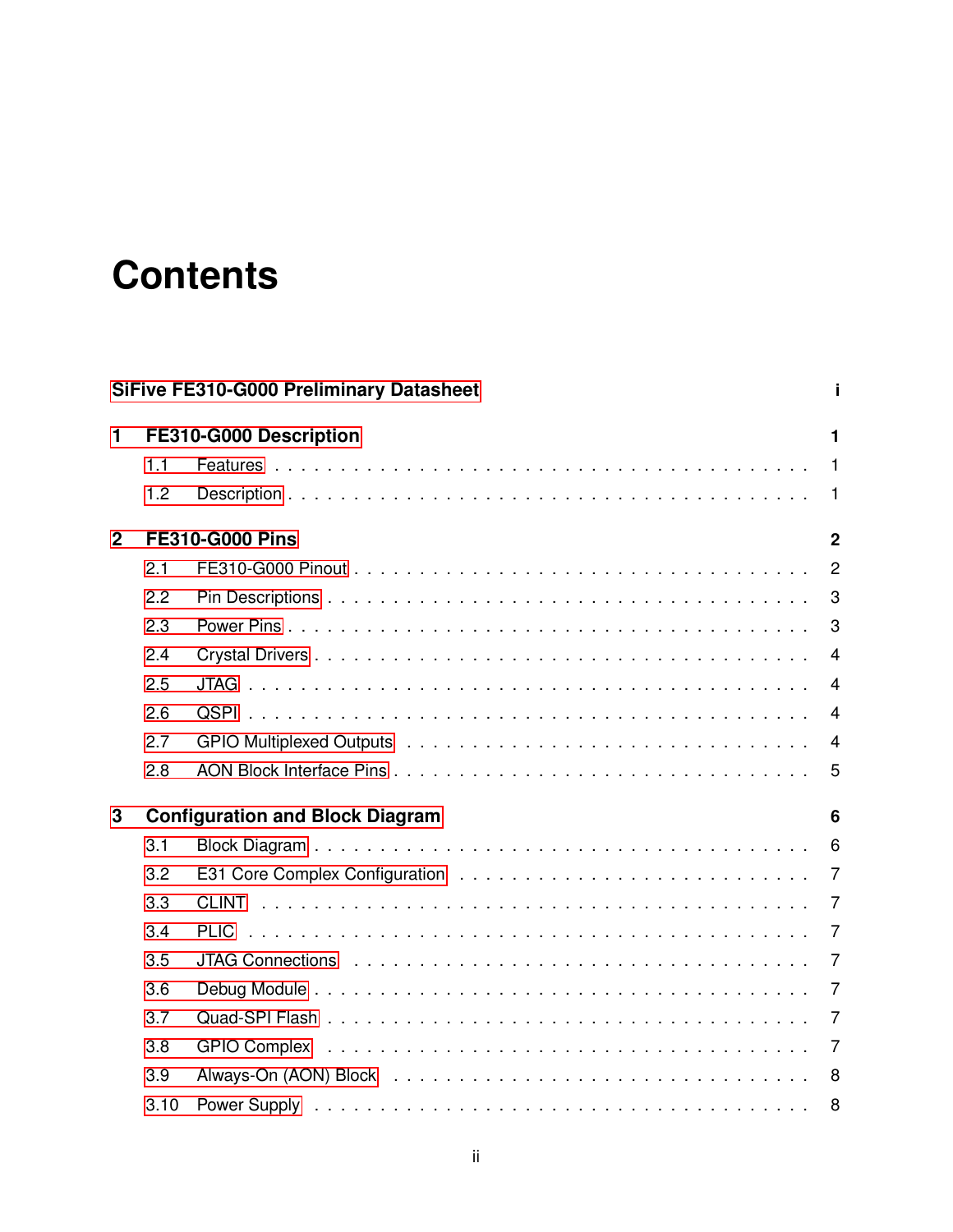|                |     | Copyright (C) 2016-2021, SiFive Inc. All rights reserved. | iii |
|----------------|-----|-----------------------------------------------------------|-----|
| 4              |     | <b>FE310-G000 Electrical Specifications</b>               | 9   |
| 5              |     | FE310-G000 Application Notes and Errata                   | 11  |
|                | 5.1 |                                                           |     |
|                | 5.2 |                                                           |     |
|                | 5.3 |                                                           |     |
| 6              |     | FE310-G000 OTP Application Notes                          | 14  |
|                | 6.1 |                                                           |     |
|                | 6.2 |                                                           |     |
| $\overline{7}$ |     | FE310-G000 Package Information                            | 16  |
|                | 7.1 |                                                           |     |
|                | 7.2 |                                                           |     |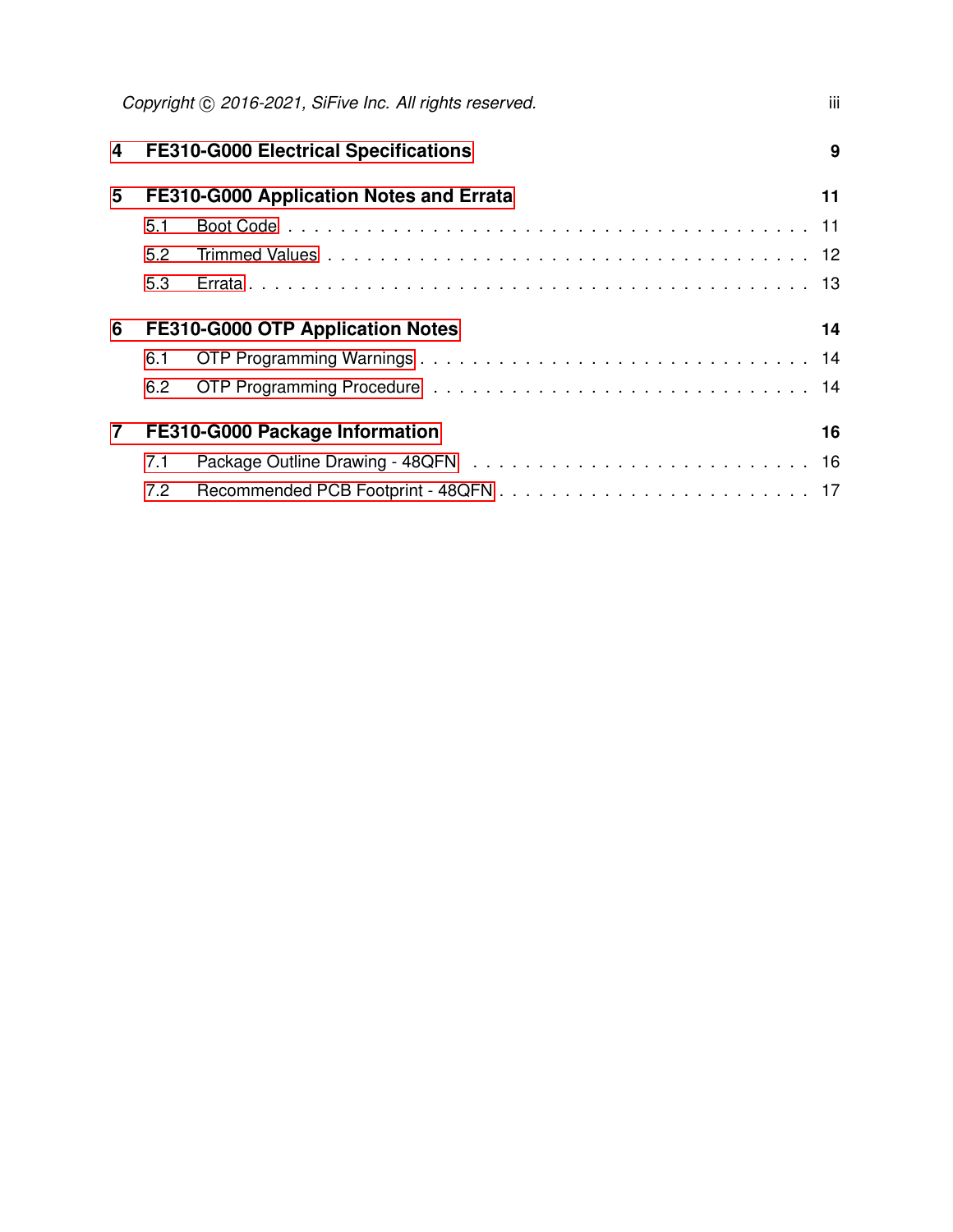## <span id="page-4-0"></span>**FE310-G000 Description**

#### <span id="page-4-1"></span>**Features**

- SiFive E31 Core Complex up to 320MHz.
- Flexible clocking options including internal PLL, free-running ring oscillator and external 16MHz crystal.
- 1.61 DMIPs/MHz, 2.73 Coremark/MHz
- RV32IMAC
- 8kB OTP Program Memory
- 8kB Mask ROM
- 16kB Instruction Cache
- 16kB Data SRAM
- 3 Independent PWM Controllers
- External RESET pin
- JTAG, SPI and UART interfaces.
- QSPI Flash interface.
- Requires 1.8V and 3.3V supplies.
- Hardware Multiply and Divide

#### <span id="page-4-2"></span>**Description**

The FE310-G000 is the first Freedom E300 SoC, and is the industrys first commercially available RISC-V SoC. The FE310-G000 is built around the E31 Core Complex instantiated in the Freedom E300 platform.

The *Freedom E300 Platform and FE310-G000* manuals should be read together with this datasheet. This datasheet provides electrical specifications and an overview of the FE310- G000.

The FE310-G000 is offered as engineering samples only, with limited factory testing. A fully qualified revision of this part in the same package and with a similar pinout will be available in production quantities. Please consult with SiFive marketing for schedule and specification.

The FE310-G000 comes in a convenient, industry standard 6x6mm 48-lead QFN package ( 0.4mm pad pitch ).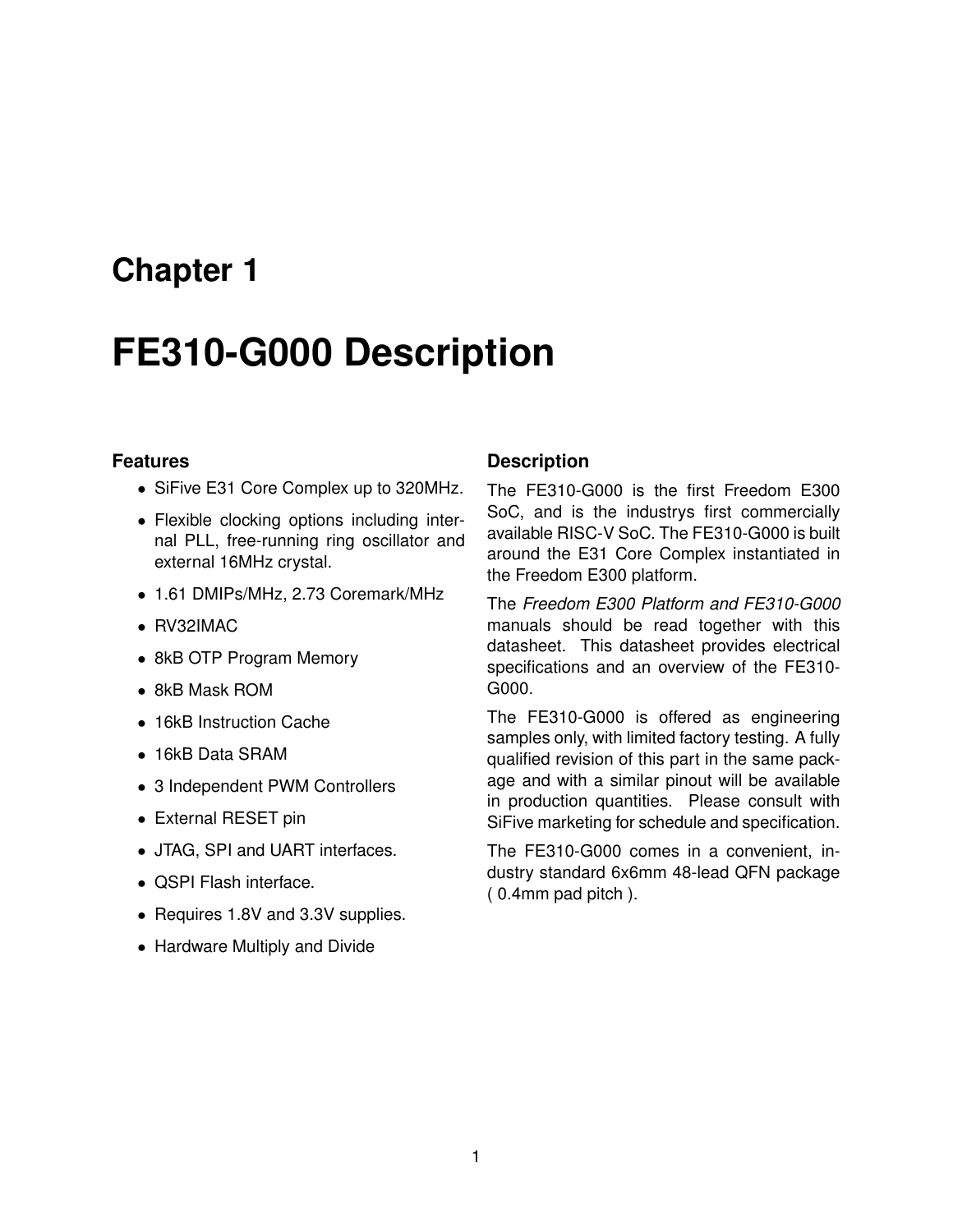# <span id="page-5-0"></span>**FE310-G000 Pins**

#### <span id="page-5-1"></span>**FE310-G000 Pinout**

The FE310-G000 is offered in a convenient 48-lead 6x6 QFN package ( 0.4mm lead pitch ). The exposed paddle ( Pin 49 ) should be connected directly to the ground plane.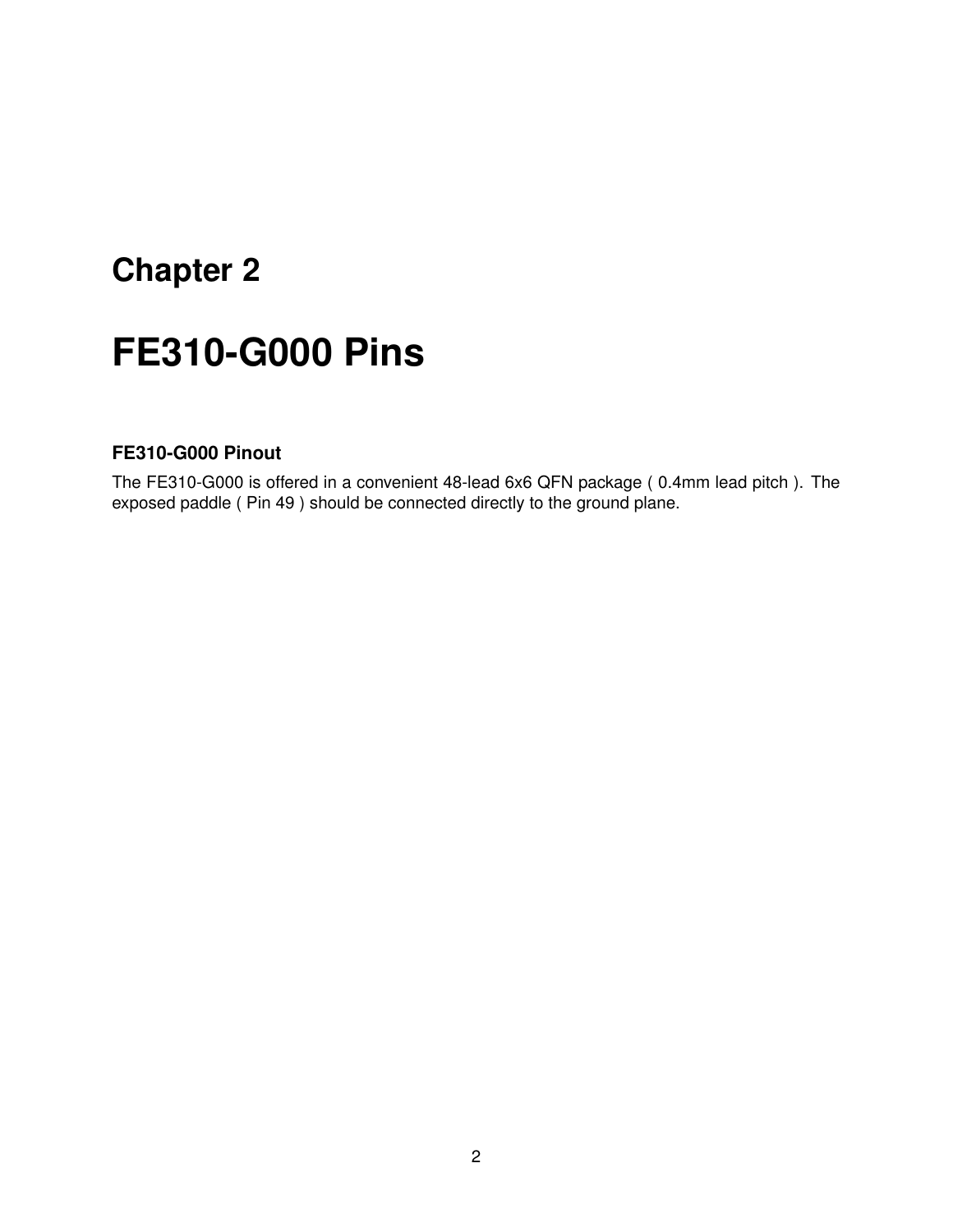

**Figure 2.1:** FE310-G000 Pinout

#### <span id="page-6-0"></span>**Pin Descriptions**

#### <span id="page-6-1"></span>**Power Pins**

**VDD ( 6, 30, 46 ) :** Core supply voltage. 1.8V +/- 10%. Recommended 1uF ceramic bypass capacitor to GND plane mounted close to the device. All VDD pins must be connected externally.

**IVDD ( 11, 32, 47 ) :** I/O supply voltage. 3.3V +/- 10%. Recommended 1uF ceramic bypass capacitor to GND plane mounted close to the device. All IVDD pins must be connected externally.

**AON VDD ( 23 ) :** AON supply voltage. 1.8V +/- 10%. Recommended 1uF ceramic bypass capacitor to GND plane mounted close to the device. All VDD pins must be connected externally.

**AON IVDD ( 19 ) :** AON I/O supply voltage. 1.8V +/- 10%. Recommended 1uF ceramic bypass capacitor to GND plane mounted close to the device. All VDD pins must be connected externally.

**OTP AIVDD ( 12 ) :** OTP supply voltage. 3.3V +/- 10%. Recommended 1uF ceramic bypass capacitor to GND plane mounted close to the device. All IVDD pins must be connected externally. n **PLL AVDD ( 7 ) :** PLL supply voltage. 1.8V +/- 10%. Recommended 1uF ceramic bypass capacitor to GND plane mounted close to the device. All VDD pins must be connected externally.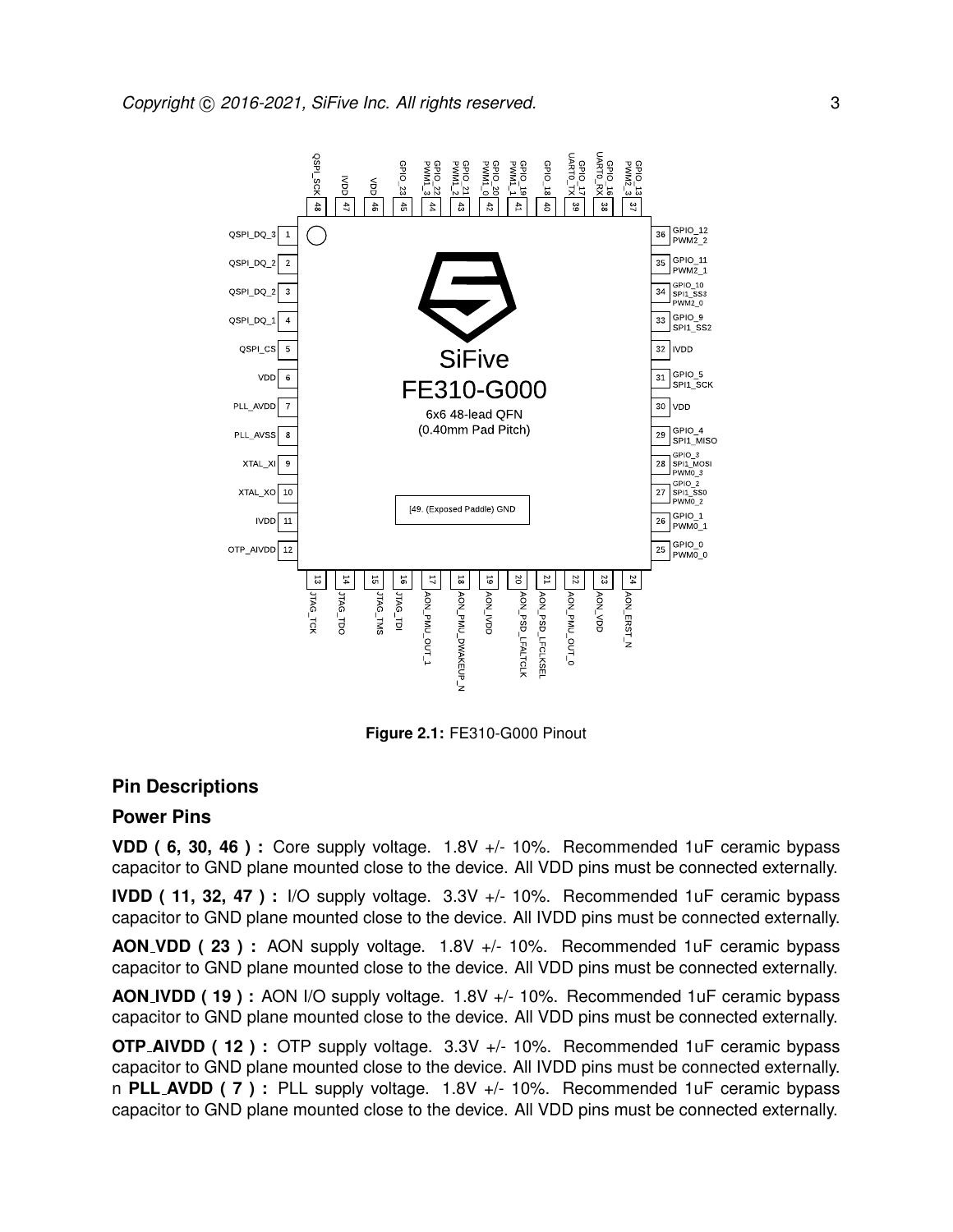**PLL AVSS ( 8 ) :** Isolated PLL supply bypass. Connect through a 1uF ceramic capacitor to PLL AVDD. This pin is not to be connected directly to GND.

**GND ( 49 ) :** Exposed paddle is a ground return and should be connected directly to the ground plane.

#### <span id="page-7-0"></span>**Crystal Drivers**

**XTAL XI ( 9 ) :** 16MHz Crystal Input **XTAL XO ( 10 ) :** 16MHz Crystal Output

> An external 16MHz crystal may be connected between the two XTAL pins. The crystal should have a capacitive load of 12 pF and an ESR 80 Ohms. An external oscillator may also be used to drive the FE310-G000 through the XTAL XI input, in which case the XTAL XO pin should be left floating. The external oscillator should operate between GND and the 1.8V VDD supply.

#### <span id="page-7-1"></span>**JTAG**

**JTAG TCK ( 13 ) :** JTAG TCK Input **JTAG TDO ( 14 ) :** JTAG TDO Output **JTAG TMS ( 15 ) :** JTAG TMS Input **JTAG TDI ( 16 ) :** JTAG TDI Input

> Please refer to the *E300 Platform Reference Manual* for information on the JTAG and debug facilities.

#### <span id="page-7-2"></span>**QSPI**

**QSPI DQ 3 ( 1 ) :** Bidirectional Quad SPI Data Line **QSPI DQ 2 ( 2 ) :** Bidirectional Quad SPI Data Line **QSPI DQ 1 ( 3 ) :** Bidirectional Quad SPI Data Line **QSPI DQ 0 ( 4 ) :** Bidirectional Quad SPI Data Line **QSPI CS ( 5 ) :** Quad SPI Chip Select OUTPUT, Active Low. **QSPI SCK ( 48 ) :** Quad SPI Clock OUTPUT

Please refer to the *E300 Platform Reference Manual* for information on the SPI FLASH interface and to the Applications Notes and Errata section of this datasheet for information in the SPI implementation.

#### <span id="page-7-3"></span>**GPIO Multiplexed Outputs**

The General Purpose Input/Output pins are multiplexed with PWM, SPI and UART functions as described in Table [2.1.](#page-8-1) GPIO pins may be configured as inputs or outputs, with a weak pull-up, and with two drive strengths. In addition, PWM, SPI and UART functions may be multiplexed on the pins through the GPIO control register. Please refer to the *E300 Platform Reference Manual* for information on GPIO capabilities.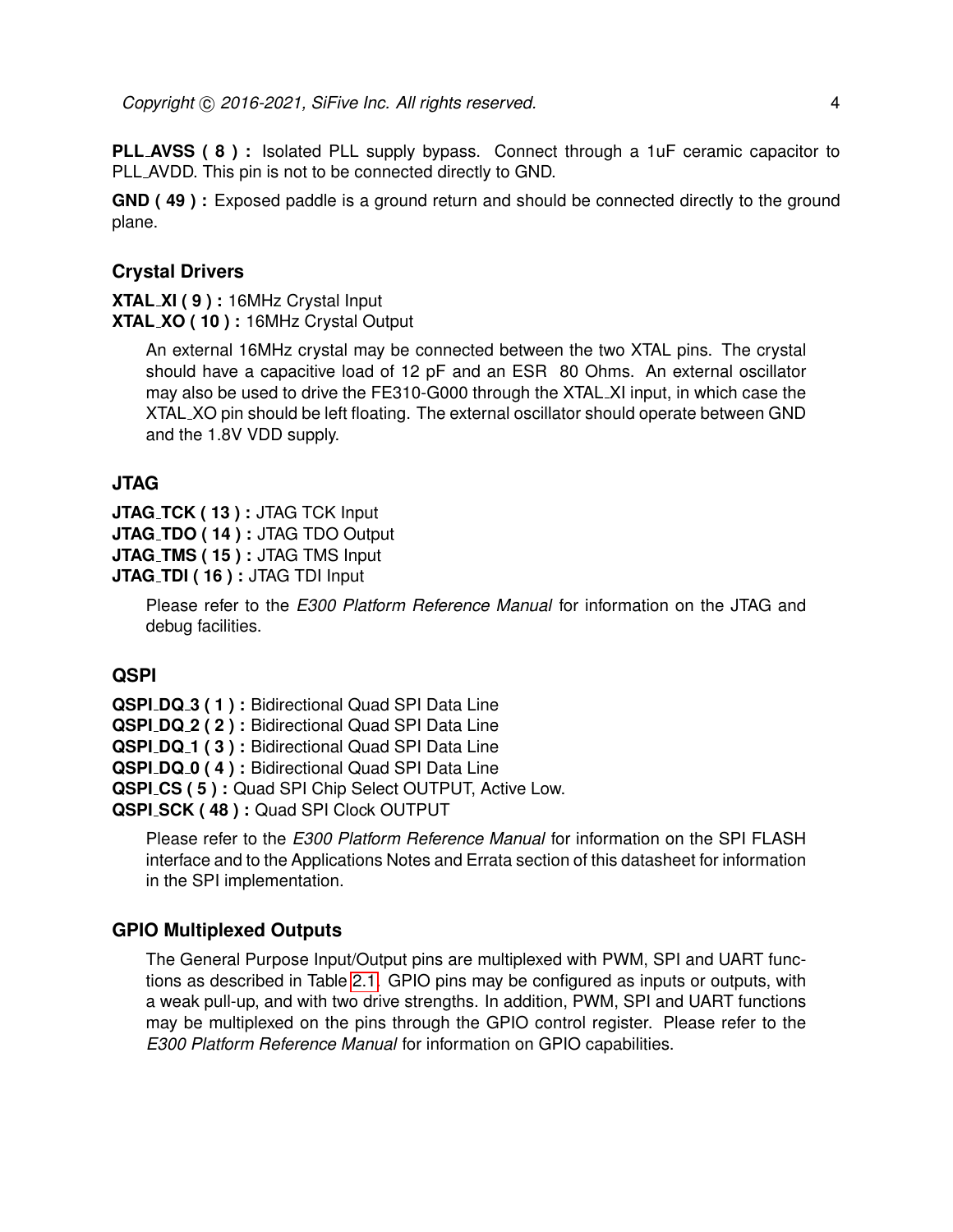<span id="page-8-1"></span>

| <b>Name</b>         | Pin | <b>GPIO</b>       | <b>PWM</b>                                                   | <b>SPI</b> | <b>UART</b> |
|---------------------|-----|-------------------|--------------------------------------------------------------|------------|-------------|
| GPIO <sub>-0</sub>  | 25  | $0$ I/O           | <b>PWM0<sub>-0</sub>O</b>                                    |            |             |
| GPIO <sub>-1</sub>  | 26  | 1 <sub>1</sub> /O | <b>PWM0<sub>-1</sub>O</b>                                    |            |             |
| GPIO <sub>-2</sub>  | 27  | 2 <sub>1</sub> /O | <b>PWM0_2 O</b>                                              | SPI1_SS0   |             |
| GPIO <sub>-3</sub>  | 28  | 3 I/O             | <b>PWM0<sub>-3</sub>O</b>                                    | SPI1_MOSI  |             |
| GPIO <sub>-4</sub>  | 29  | 4 I/O             |                                                              | SPI1_MISO  |             |
| GPIO <sub>-5</sub>  | 31  | 5 I/O             |                                                              | SPI1_SCK   |             |
| GPIO <sub>-9</sub>  | 33  | 9 <sub>1</sub> /O |                                                              | SPI1_SS2   |             |
| GPIO <sub>-10</sub> | 34  | 10 I/O            | $\overline{\text{PWM2}}$ <sub>-0</sub> $\overline{\text{O}}$ | SPI1_SS3   |             |
| GPIO <sub>-11</sub> | 35  | 11 I/O            | <b>PWM2_1 O</b>                                              |            |             |
| GPIO <sub>-12</sub> | 36  | 12 I/O            | <b>PWM2_2 O</b>                                              |            |             |
| GPIO <sub>-13</sub> | 37  | 13 I/O            | <b>PWM2_3 O</b>                                              |            |             |
| GPIO <sub>-16</sub> | 38  | 16 I/O            |                                                              |            | UARTO_RX I  |
| GPIO <sub>-17</sub> | 39  | 17 I/O            |                                                              |            | UARTO_TX O  |
| GPIO <sub>-18</sub> | 40  | 18 I/O            |                                                              |            |             |
| GPIO <sub>-19</sub> | 41  | 19 I/O            | $\overline{PWM}$ 1_1 O                                       |            |             |
| GPIO <sub>-20</sub> | 42  | 20 I/O            | <b>PWM1_0 O</b>                                              |            |             |
| GPIO <sub>_21</sub> | 43  | 21 I/O            | <b>PWM1_2 O</b>                                              |            |             |
| GPIO <sub>22</sub>  | 44  | 22 I/O            | <b>PWM1_3 O</b>                                              |            |             |
| GPIO <sub>23</sub>  | 45  | 23 I/O            |                                                              |            |             |

**Table 2.1:** GPIO pin assignments.

#### <span id="page-8-0"></span>**AON Block Interface Pins**

The following pins interface to the Always-ON ( AON ) block. AON Block I/O pins are 1.8V only.

**AON PMU OUT 0 ( 22 ) :** Programmable SLEEP control OUTPUT, 1.8V levels.

**AON PMU OUT 1 ( 17 ) :** Programmable SLEEP control OUTPUT, 1.8V levels.

**AON PMU DWAKEUP N ( 18 ) :** Digital Wake-From-Sleep INPUT, active LOW. 1.8V levels.

**AON ERST N ( 24 ) :** External System Reset INPUT, active LOW. 1.8V levels.

**AON PSD LFALTCLK ( 20 ) :** Optional 32kHz Clock Input. 1.8V levels.

**AON PS LFCLKSEL ( 21 ) :** 32kHz Clock Source Selector. 1.8V levels. When driven low, AON PSD LFALTCLK input is used as the 32 kHz low-frequency clock source. When left unconnected or driven high, the internal LFROSC source is used.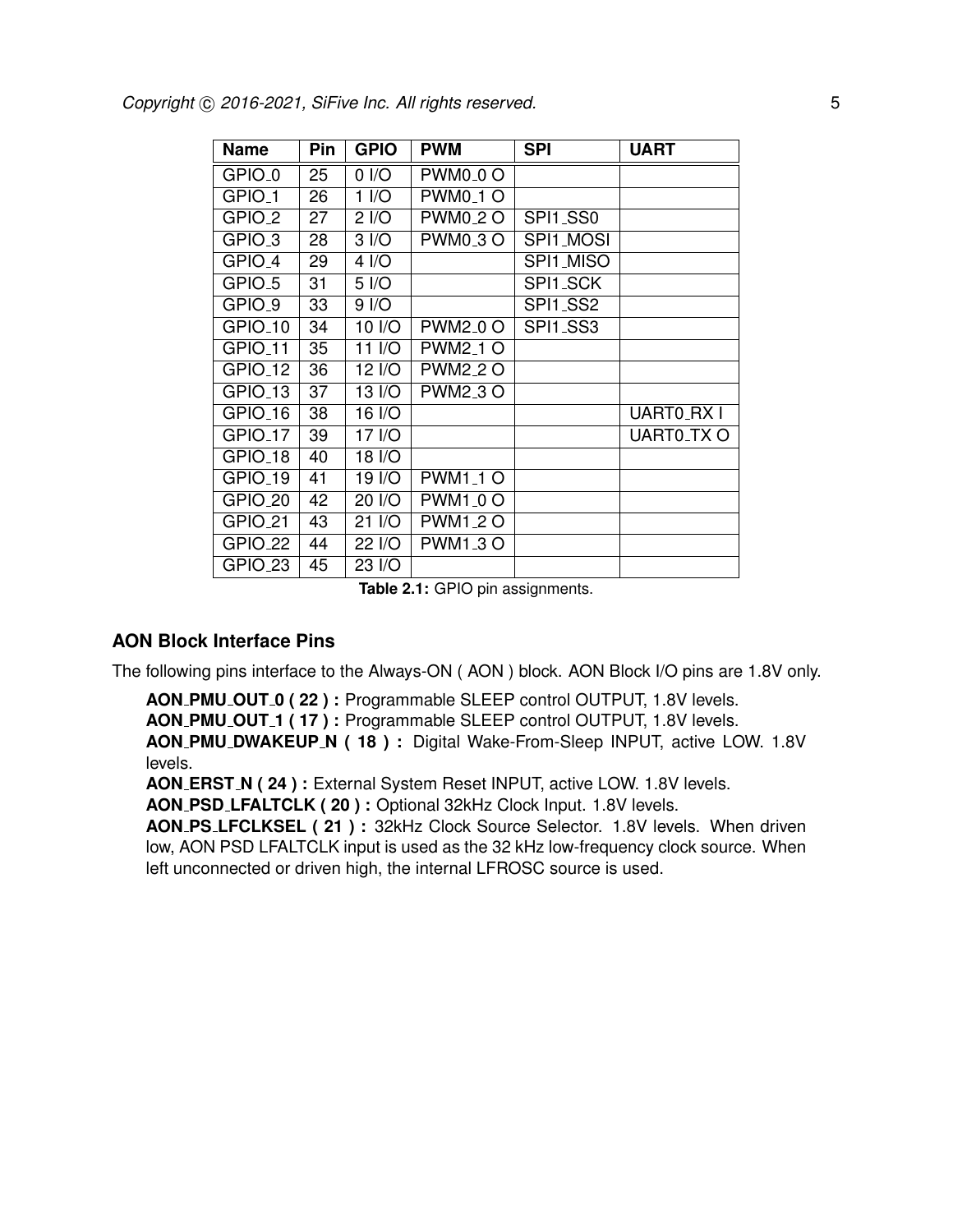## <span id="page-9-0"></span>**Configuration and Block Diagram**

#### <span id="page-9-1"></span>**Block Diagram**

Figure [3.1](#page-9-2) shows the overall block diagram of FE310-G000FE310-G000 contains an E31 Core Complex, a selection of flexible I/O peripherals, a dedicated off-chip Quad-SPI flash controller for execute-in-place, 8 KiB of in-circuit programmable OTP memory, 8 KiB of mask ROM, clock generation, and an always-on (AON) block including a programmable power-management unit (PMU).

<span id="page-9-2"></span>

**Figure 3.1:** FE310-G000 top-level block diagram.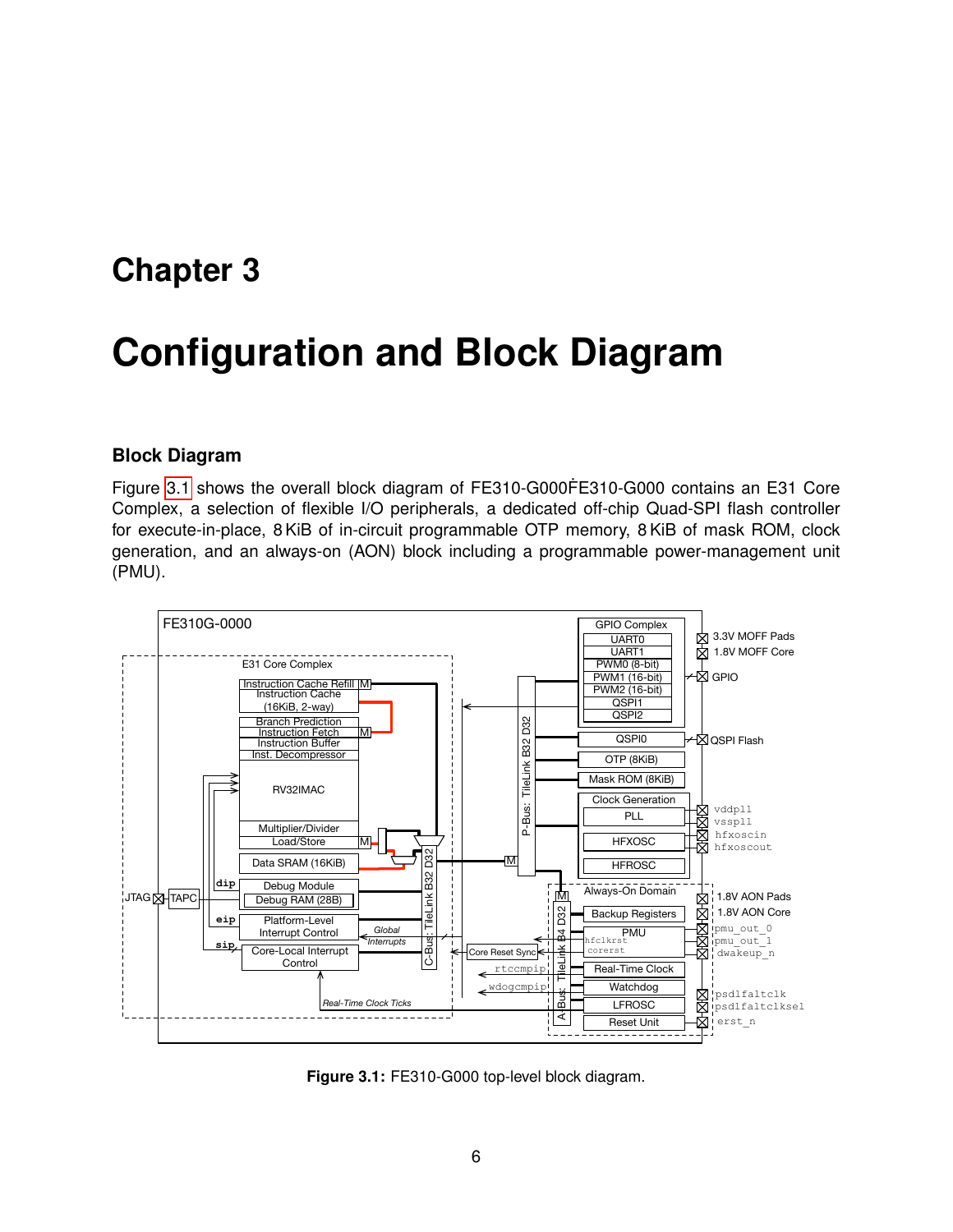#### <span id="page-10-0"></span>**E31 Core Complex Configuration**

The core is configured to support the RV32IMAC ISA options.

The branch predictor configuration has 40 branch-target buffer (BTB) entries, 128 branch-history (BHT) entries, and a two-entry return-address stack (RAS).

The integer multiplier completes 8 bits per cycle, so takes up to four clock cycles for a single  $32\times32$ multiply operation.

The integer divider completes one bit per clock cycle, with an early out.

The instruction cache is a 16 KiB two-way set associative with 32-byte lines.

The data SRAM is 16 KiB.

The system mask ROM is 8 KiB in size and contains simple boot code. The system ROM also holds the platform configuration string and debug ROM routines.

#### <span id="page-10-1"></span>**CLINT**

The Core Local Interrupt Controller (CLINT) supports the standard timer and software interrupts.

#### <span id="page-10-2"></span>**PLIC**

The platform-level interrupt controller (PLIC) receives interrupt signals from the peripheral devices and prioritizes these for service by the core. The PLIC supports 7 programmable priority levels. Please refer to the chapter "FE310-G000 Interrupts" in the *SiFive FE310-G000 Manual* for more information on the PLIC implementation.

#### <span id="page-10-3"></span>**JTAG Connections**

A four-wire 1149.1 JTAG connection is used to connect the external debugger to the internal debug module.

#### <span id="page-10-4"></span>**Debug Module**

The debug module is accessed over JTAG, and has support for two programmable hardware breakpoints. The debug RAM has 28 bytes of storage.

#### <span id="page-10-5"></span>**Quad-SPI Flash**

A dedicated quad-SPI (QSPI) flash interface is provided to hold code and data for the system. The QSPI interface supports burst reads of 32 bytes over TileLink to accelerate instruction cache refills. The QSPI can be programmed to support eXecute-In-Place modes to reduce SPI command overhead on instruction cache refills. The QSPI interface also supports single-word data reads over the primary TileLink interface, as well as programming operations using memory-mapped control registers.

#### <span id="page-10-6"></span>**GPIO Complex**

The GPIO complex manages the connection of digital I/O pads to digital peripherals, including SPI, UART, and PWM controllers, as well as for regular programmed I/O operations. FE310-G000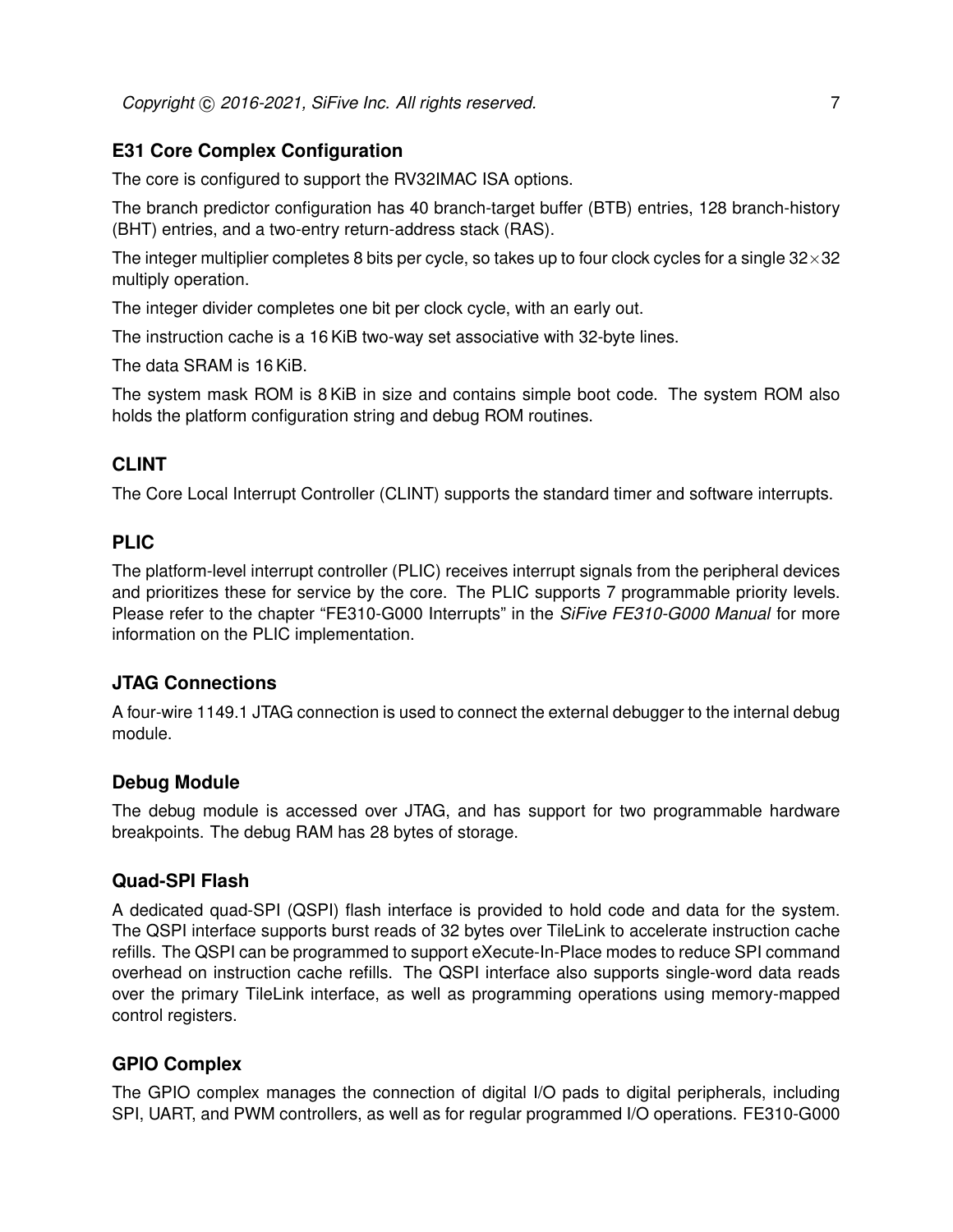has two additional QSPI controllers in the GPIO block, one with four chip selects and one with one. FE310-G000 also has two UARTs. FE310-G000 has three PWM controllers, two with 16-bit precision and one with 8-bit precision.

#### <span id="page-11-0"></span>**Always-On (AON) Block**

The AON block contains the reset logic for the chip, an on-chip low-frequency oscillator, a watchdog timer, connections for an off-chip low-frequency clock source, the real-time clock, a programmable power-management unit, and  $16\times32$ -bit backup registers that retain state while the rest of the chip is powered down.

The AON can be instructed to put the system to sleep. The AON can be programmed to exit sleep mode on a real-time clock interrupt or when the external digital wakeup pin, dwakeup n, is pulled low. The dwakeup n input supports wired-OR connections of multiple wakeup sources.

#### <span id="page-11-1"></span>**Power Supply**

FE310-G000 requires two dedicated power rails providing 1.8 V power to the always-on block and core logic, and 3.3 V to the I/O pads.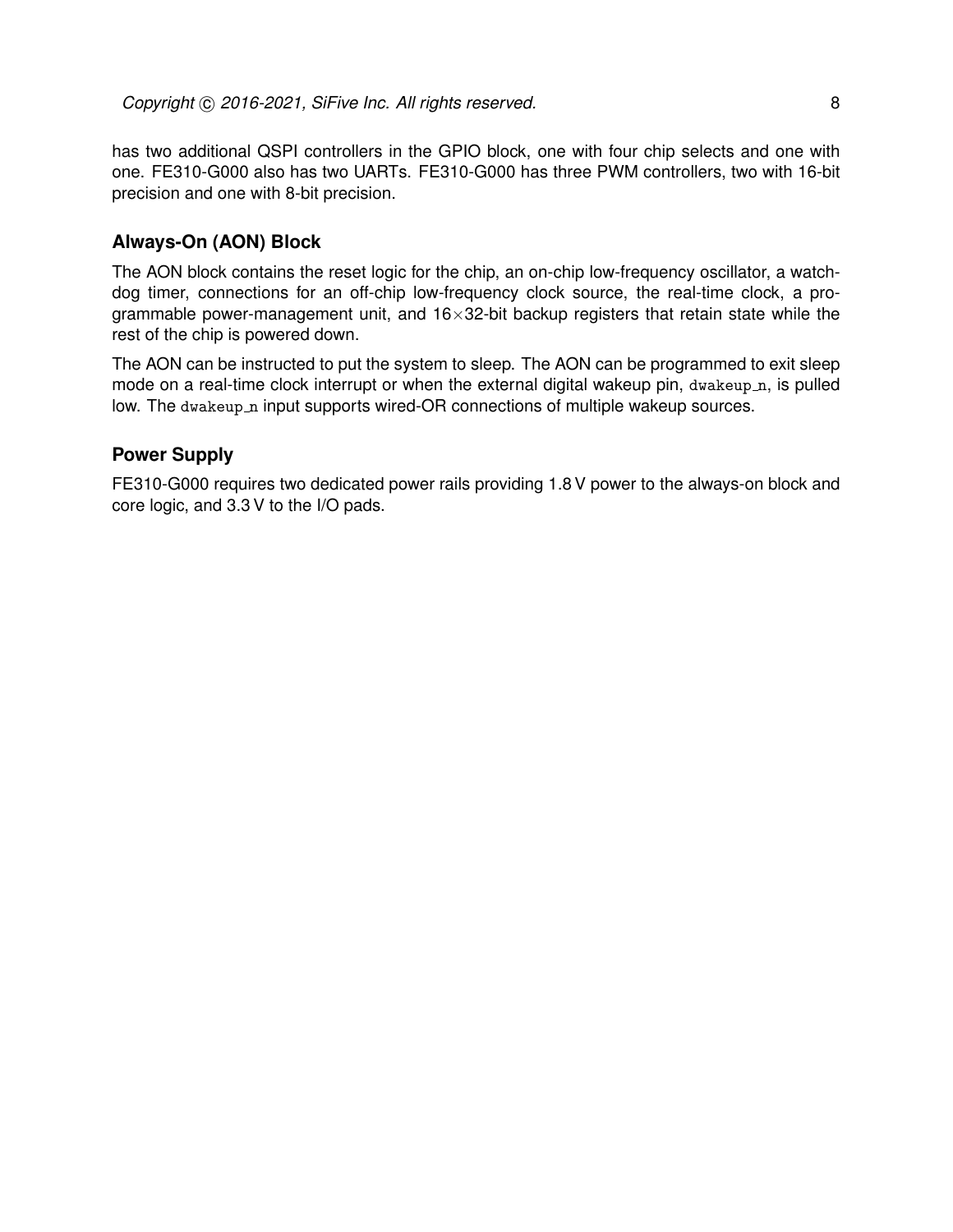## <span id="page-12-0"></span>**FE310-G000 Electrical Specifications**

**Note:** Electrical specifications without MIN and/or MAX values are not thoroughly tested in production, and are provided for reference only. Except where otherwise noted, the typical electrical parameters are specified under the following conditions: Ambient Temperature 27C, VDD Supply Voltage 1.8V, IVDD Supply Voltage 3.3V, Processor Clock 16MHz crystal. *These specifications are subject to change without notice.*

| Symbol       | Parameter                  | <b>Conditions</b> | Min | Typ | <b>Max</b> | <b>Units</b> |
|--------------|----------------------------|-------------------|-----|-----|------------|--------------|
| <b>IIVDD</b> | <b>IVDD Supply Current</b> | ACTIVE, 16MHz     |     |     |            | mA           |
|              |                            | ACTIVE, 150MHz    |     | 13  |            | mA           |
| <b>IVDD</b>  | <b>VDD Supply Current</b>  | ACTIVE, 16MHz     |     |     |            | mA           |
|              |                            | ACTIVE, 150MHz    |     | 90  |            | mA           |

**Table 4.1:** FE310-G000 Supply Voltage and Current Characteristics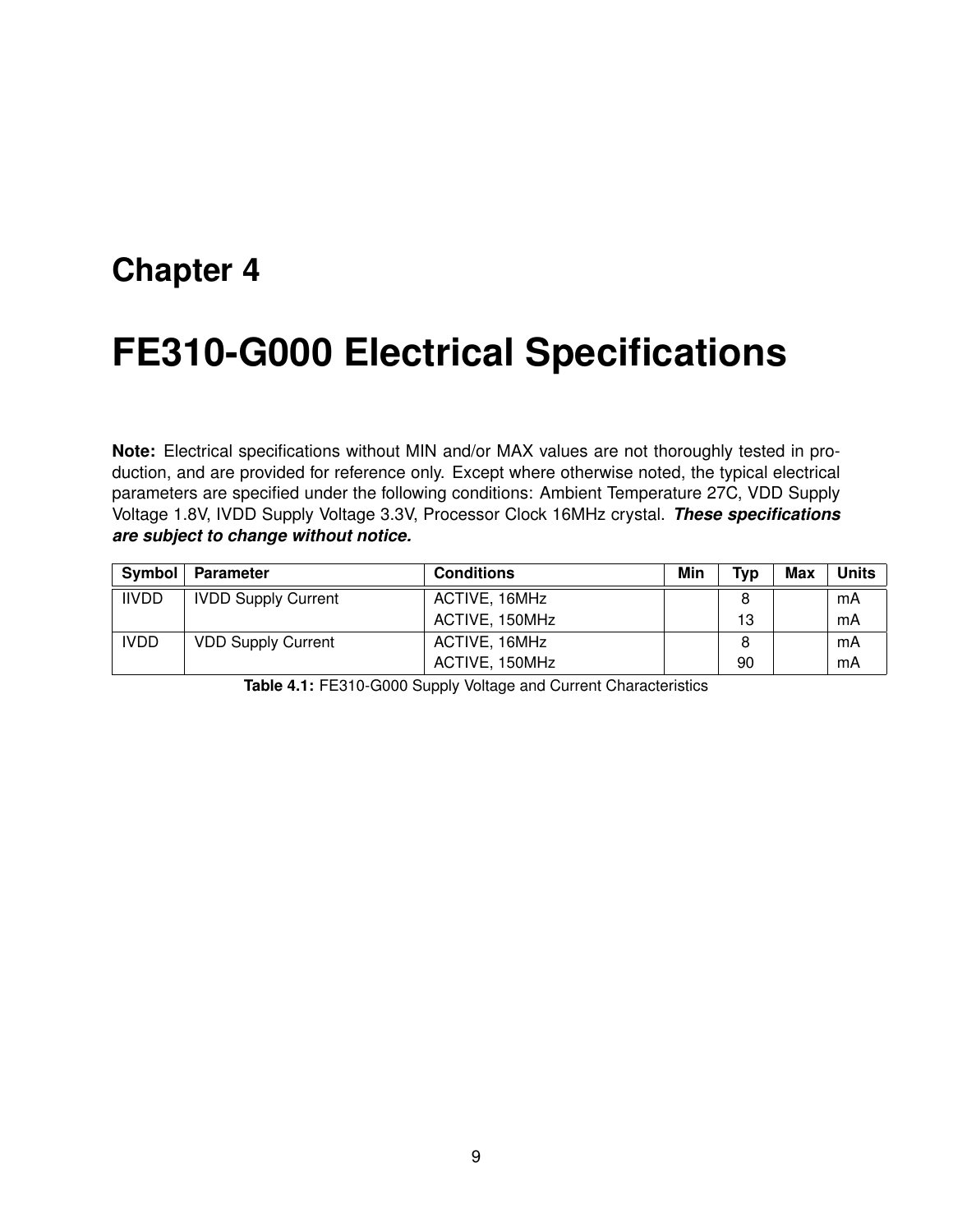| Symbol       | <b>Parameter</b>                                    | <b>Conditions</b>        | Min            | <b>Typ</b> | <b>Max</b> | <b>Units</b> |
|--------------|-----------------------------------------------------|--------------------------|----------------|------------|------------|--------------|
| VIL          | Input Voltage LOW Threshold                         | <b>GPIO</b>              |                |            | 0.8        | V            |
| VIH          | Input Voltage HIGH Threshold                        | <b>GPIO</b>              | $\overline{2}$ |            |            | $\vee$       |
| VOL          | Output Voltage LOW                                  | GPIO, DS=0, 1mA DC Load  |                | 20         |            | mV           |
|              |                                                     | GPIO, DS=1, 1mA DC Load  |                | 16         |            | mV           |
|              |                                                     | GPIO, DS=1, 8mA DC Load  |                | 280        | 400        | mV           |
|              |                                                     | GPIO, DS=0, 20mA DC Load |                | 380        |            | mV           |
| <b>VOH</b>   | Output Voltage HIGH, with                           | GPIO, DS=0, 1mA DC Load  |                | $-18$      |            | mV           |
|              | respect to VDDIO                                    |                          |                |            |            |              |
|              |                                                     | GPIO, DS=1, 1mA DC Load  |                | $-14$      |            | mV           |
|              |                                                     | GPIO, DS=1, 8mA DC Load  | $-900$         | $-290$     |            | mV           |
|              |                                                     | GPIO, DS=0, 20mA DC Load |                | $-400$     |            | mV           |
| <b>IOL</b>   | <b>Output Current LOW</b>                           | GPIO, DS=0, VGPIO=0.3V   |                | 16         |            | mA           |
|              |                                                     | GPIO, DS=1, VGPIO=0.3V   | 11.5           | 21         |            | mA           |
| <b>IOH</b>   | <b>Output Current HIGH</b>                          | GPIO, DS=0, VGPIO=3.0V   |                | $-15$      |            | mA           |
|              |                                                     | GPIO, DS=1, VGPIO=3.0V   | 12.7           | $-21$      |            | mA           |
| <b>IPUL</b>  | Output Pull-Up Current                              | GPIO, VGPIO=0V           |                | -85        |            | uA           |
|              | $(PUE=1)$                                           | GPIO, VGPIO=2V           |                | $-75$      |            | uA           |
| <b>ILKH</b>  | Input Leakage, HIGH                                 | GPIO, VGPIO=3.3V         |                | 200        |            | pA           |
| <b>ILKL</b>  | Input Leakage, LOW                                  | GPIO, VGPIO=0V           |                | $-100$     |            | рA           |
| $\mathsf{I}$ | Input Leakage Current @<br>VI=3.3V or 0V            | <b>GPIO</b>              |                |            | $+1$       | uA           |
| IOZ          | Tri-state Output Leakage<br>Current @ VO=3.3V or 0V | <b>GPIO</b>              |                |            | $+1$       | uA           |

**Table 4.2:** FE310-G000 Input/Output Characteristics

| Symbol       | <b>Parameter</b>                                                 | <b>Conditions</b> | Min | Tvp | Max | <b>Units</b> |
|--------------|------------------------------------------------------------------|-------------------|-----|-----|-----|--------------|
| <b>FLFRO</b> | Low Frequency Ring Oscillator<br><b>Center Frequency</b>         |                   | 6   | 25  | 42  | kHz          |
| <b>FHFRO</b> | <b>High Frequency Ring Oscillator</b><br><b>Center Frequency</b> |                   | 20  | 75  | 130 | <b>MHz</b>   |
| <b>FMAX</b>  | Maximum Tested Operating<br>Frequency                            |                   |     | 150 |     | <b>MHz</b>   |

**Table 4.3:** FE310-G000 AC Characteristics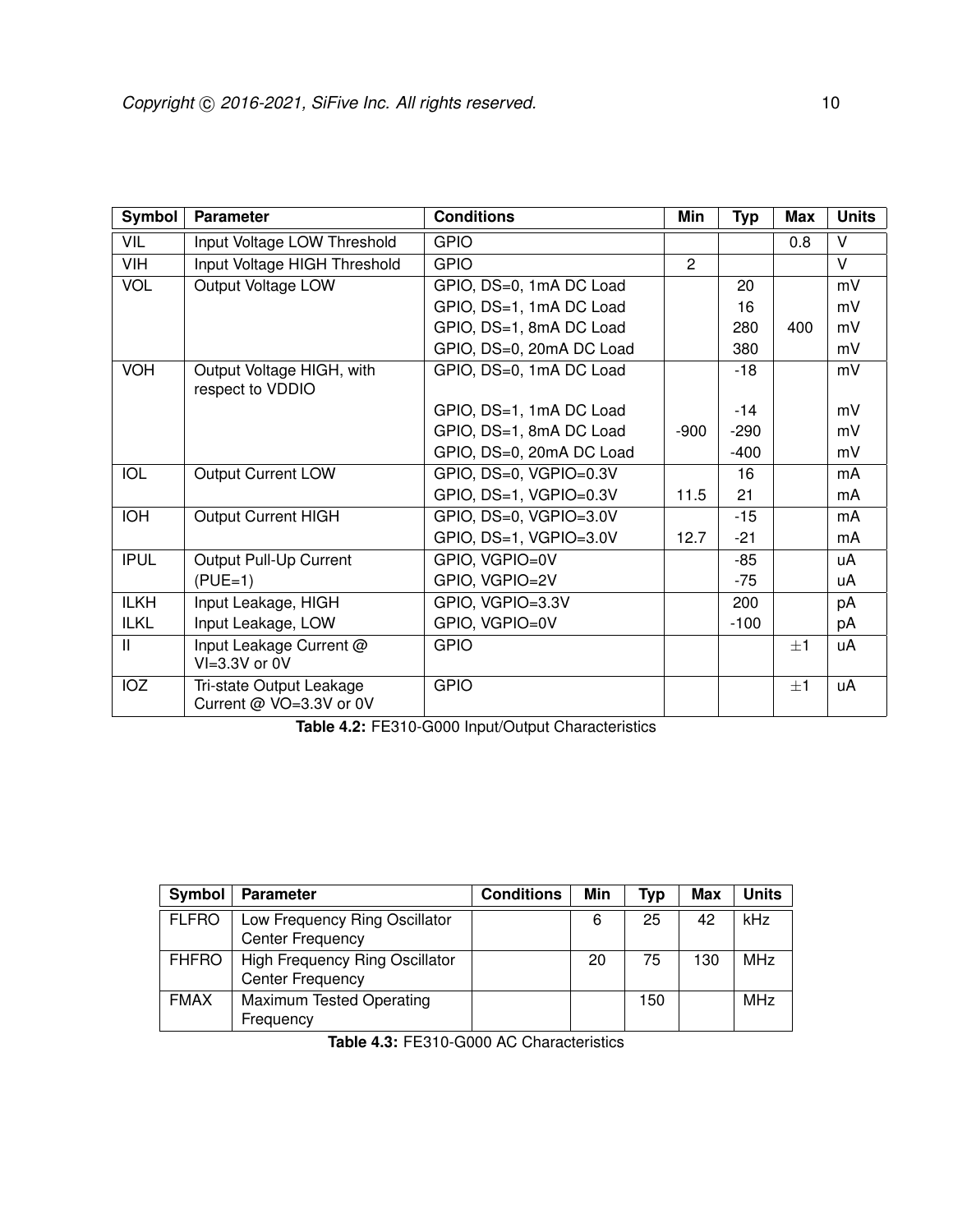# <span id="page-14-0"></span>**FE310-G000 Application Notes and Errata**

#### <span id="page-14-1"></span>**Boot Code**

The boot code for the FE310-G000 is programmed at final test and may be customized depending on the application. The following section **serves as an example**, and may not be applicable for all use cases. The FE310-G000 boots by jumping to the beginning of the OTP memory and executing code found there. As shipped, the OTP memory at the boot location is preprogrammed to jump immediately to the end of the OTP memory, which contains the following code to jump to the beginning of the SPI-Flash at  $0x2000_00000$ :

fence 0,0 li t0, 0x20000000 jr t0

fence 0,0 is encoded as 0x0000 000F, and the instruction may be modified by burning additional bits to transform it into a JAL instruction ( opcode 0x6F ) to execute arbitrary code rather than jumping directly to the beginning of the SPI-Flash.

Please refer to the OTP Memory section of this datasheet for more information on programming the OTP.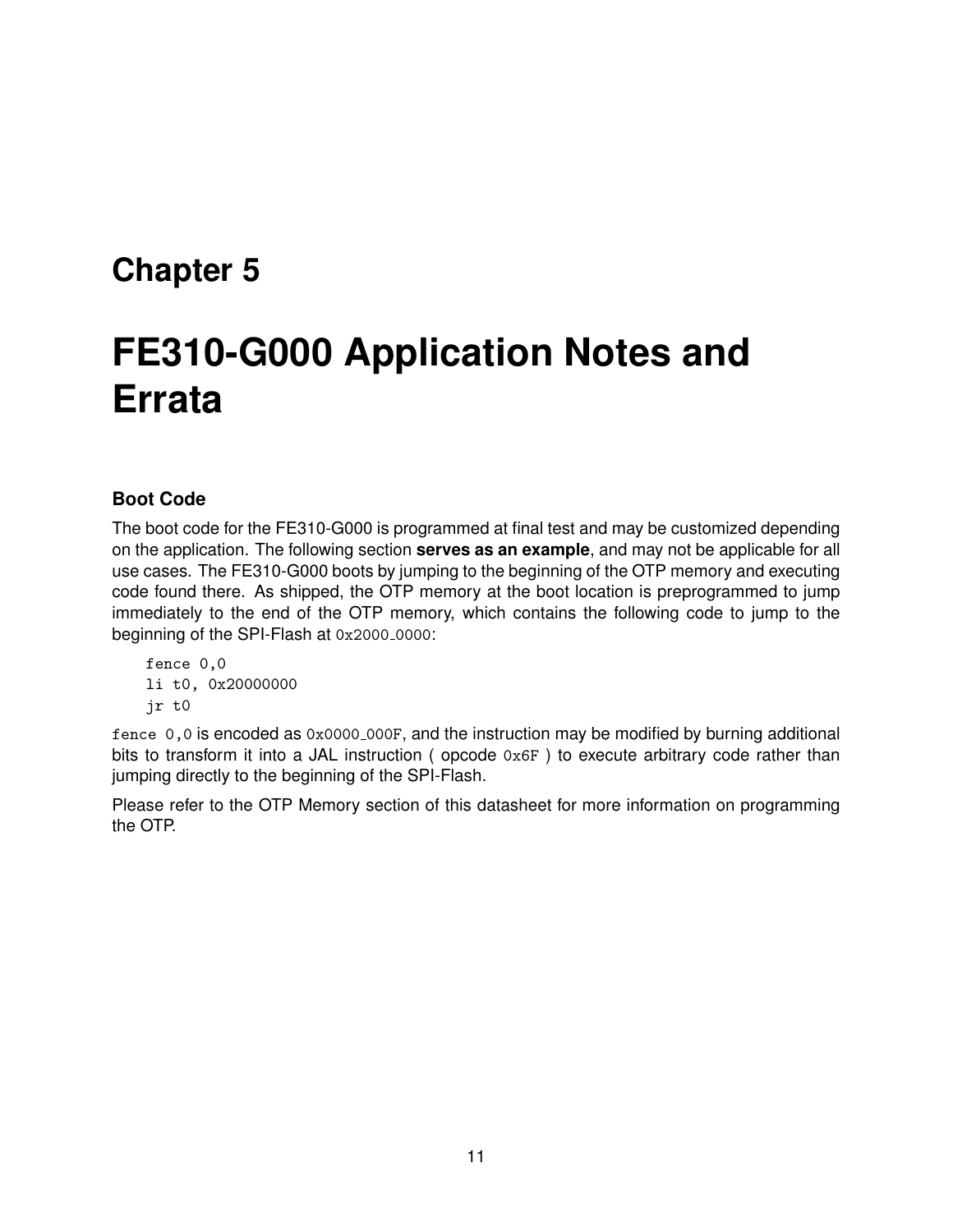#### <span id="page-15-0"></span>**Trimmed Values**

As shipped the OTP memory contains the following information:

| <b>Item</b>        | <b>OTP</b><br><b>Address</b> | Factory<br>Value                          | <b>Description</b>                         |
|--------------------|------------------------------|-------------------------------------------|--------------------------------------------|
| <b>BOOT</b>        | 0                            | 0x7f50_106f                               | Code to jump to LAST FENCE                 |
| <b>LIFECYCLE</b>   | 2044                         | 0x1                                       | <b>OTP Lifecycle Counter</b>               |
| <b>HFROSC TRIM</b> | 2043                         | Varies                                    | <b>HFROSC</b> trim value                   |
| <b>STAMP</b>       | 2041                         | Varies                                    | Device ID Stamp, not<br>guaranteed unique. |
| <b>LAST FENCE</b>  | 2045                         | 0x0000 000F<br>0x2000_02b7<br>0x0002_8067 | Code to jump to SPI-FLASH.                 |

**Table 5.1:** FE310-G000 OTP Contents as Shipped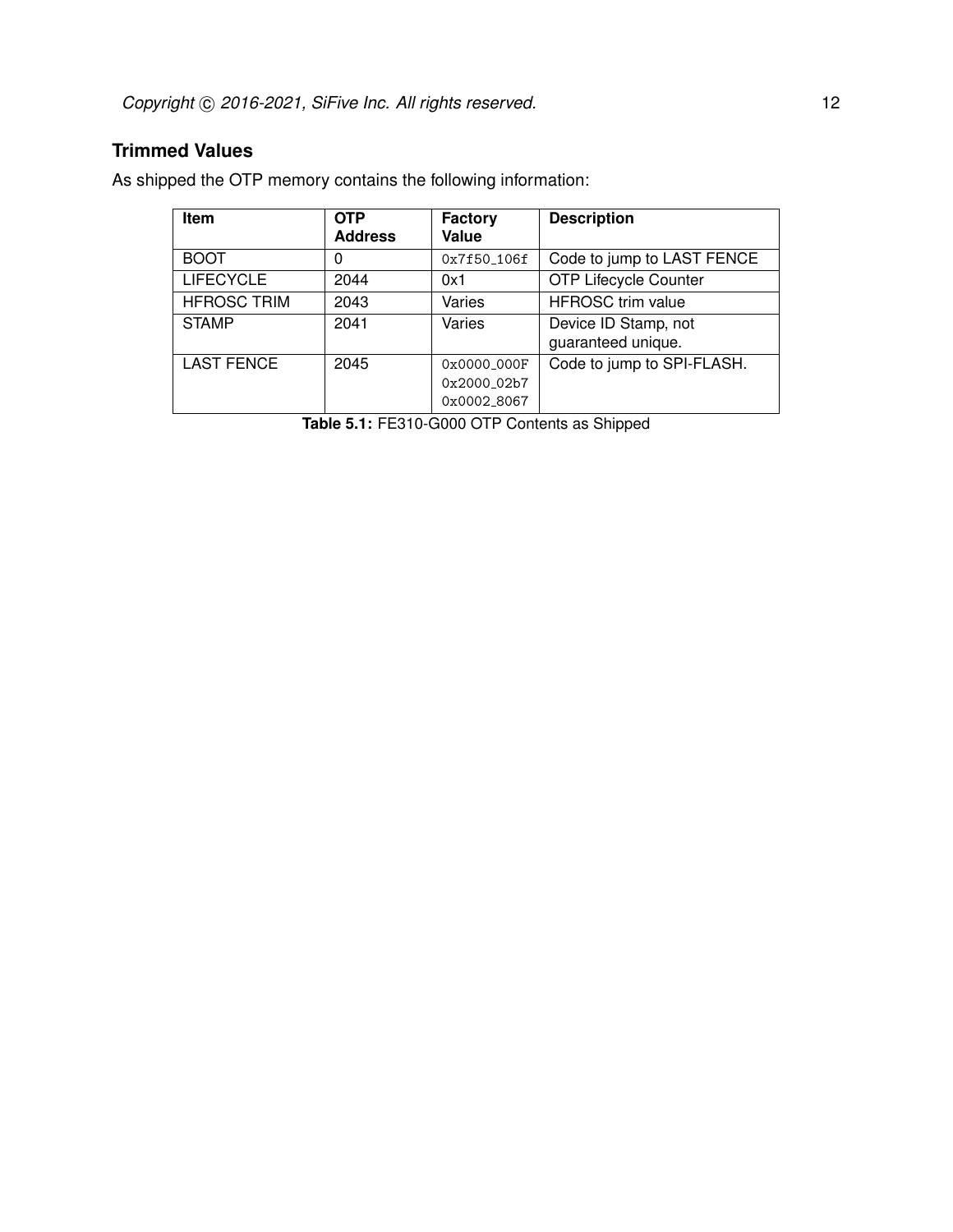#### <span id="page-16-0"></span>**Errata**

#### **[AON-1] Core Power Shutdown**

**Issue:** The core power supply cannot be shut down without resetting the device.

**Symptoms:** Device resets when core power is shut down.

**Workaround:** Do not shut down core power.

#### **[SPI-1] SPI-Flash Interface DQ[3]**

**Issue:** The output enable signal for DQ[3] is not driven properly.

**Symptoms:** Address and write data using DQ[3] for transmission will not function properly. Reads using DQ[3] are unaffected.

**Workaround:** Do not use opcode 0xEB in the Extended SPI protocol. In some devices, this command is also referred to as QUAD INPUT/OUTPUT FAST READ. Do not use the Native Quad SPI Protocol. In some devices, this command is also referred to as FAST READ.

#### **[SPI-2] SPI-Flash Interface Frame Lengths**

**Issue:** Certain frame lengths do not work properly.

**Symptoms:** Certain frame lengths do not work, and will result in the master sending one extra clock pulse. The slave device may then become out of sync.

**Workaround:** The following frame lengths are supported and can be used. Do not use other frame lengths. Serial: 0, 2, 4, 6, 8 Dual: 0, 1, 3, 5, 7, 8

Quad: 0, 1, 2, 3, 5, 6, 7, 8

#### **[TRAP-1] Compressed ebreak Instruction**

**Issue:** Calling compressed ebreak can cause illegal instruction exception instead of breakpoint exception.

**Symptoms:** Calling c.ebreak causes illegal instruction exception instead of breakpoint exception.

**Workaround:** Do not use compressed c.ebreak instruction. Use ebreak.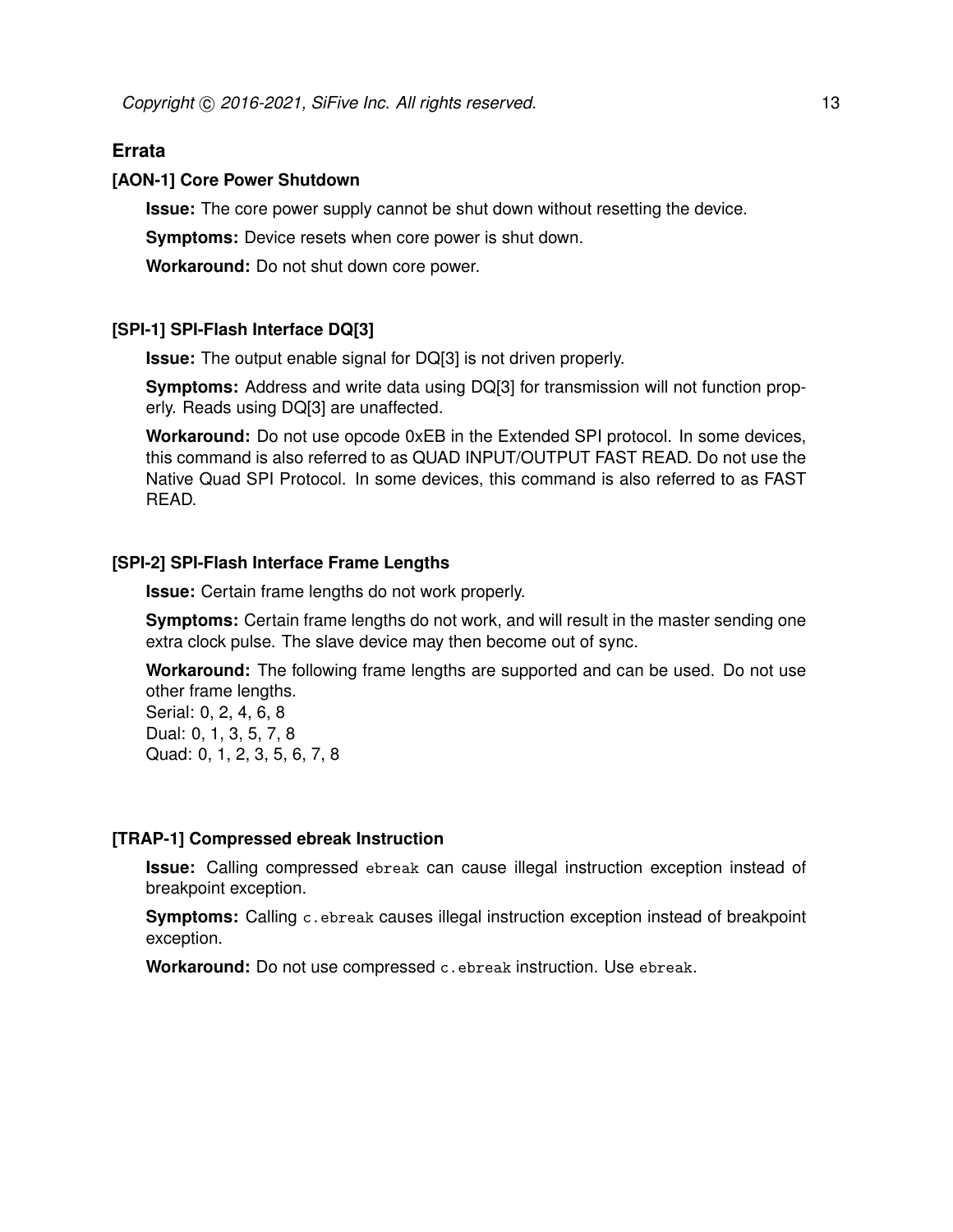## <span id="page-17-0"></span>**FE310-G000 OTP Application Notes**

#### <span id="page-17-1"></span>**OTP Programming Warnings**

**Warning:** Improper use of the One Time Programmable (OTP) memory may result in a nonfunctional device and/or unreliable operation.

- OTP Memory must be programmed following the procedure outlined below *exactly*.
- OTP Memory is designed to be programmed or accessed only while the system clock is running between 1MHz and 37MHz.
- OTP Memory must be programmed **only** while the power supply voltages remain within specification.

#### <span id="page-17-2"></span>**OTP Programming Procedure**

- 1. LOCK the otp:
	- (a) Writing  $0x1$  to  $otp\_lock$
	- (b) **Check that 0x1 is read back from** otp\_lock.
	- (c) Repeat this step until 0x1 is read successfully.
- 2. SET the programming voltages by writing the following values:

```
otp_mrr=0x4
otp_mpp=0x0
otp_vppen=0x0
```
- 3. WAIT 20us for the programming voltages to stabilize
- 4. ADDRESS the memory by setting otp\_a
- 5. WRITE **one bit at a time**:
	- (a) set **only** the bit you want to write high in  $otp_{d}$
	- (b) Bring otp ck HIGH for 50us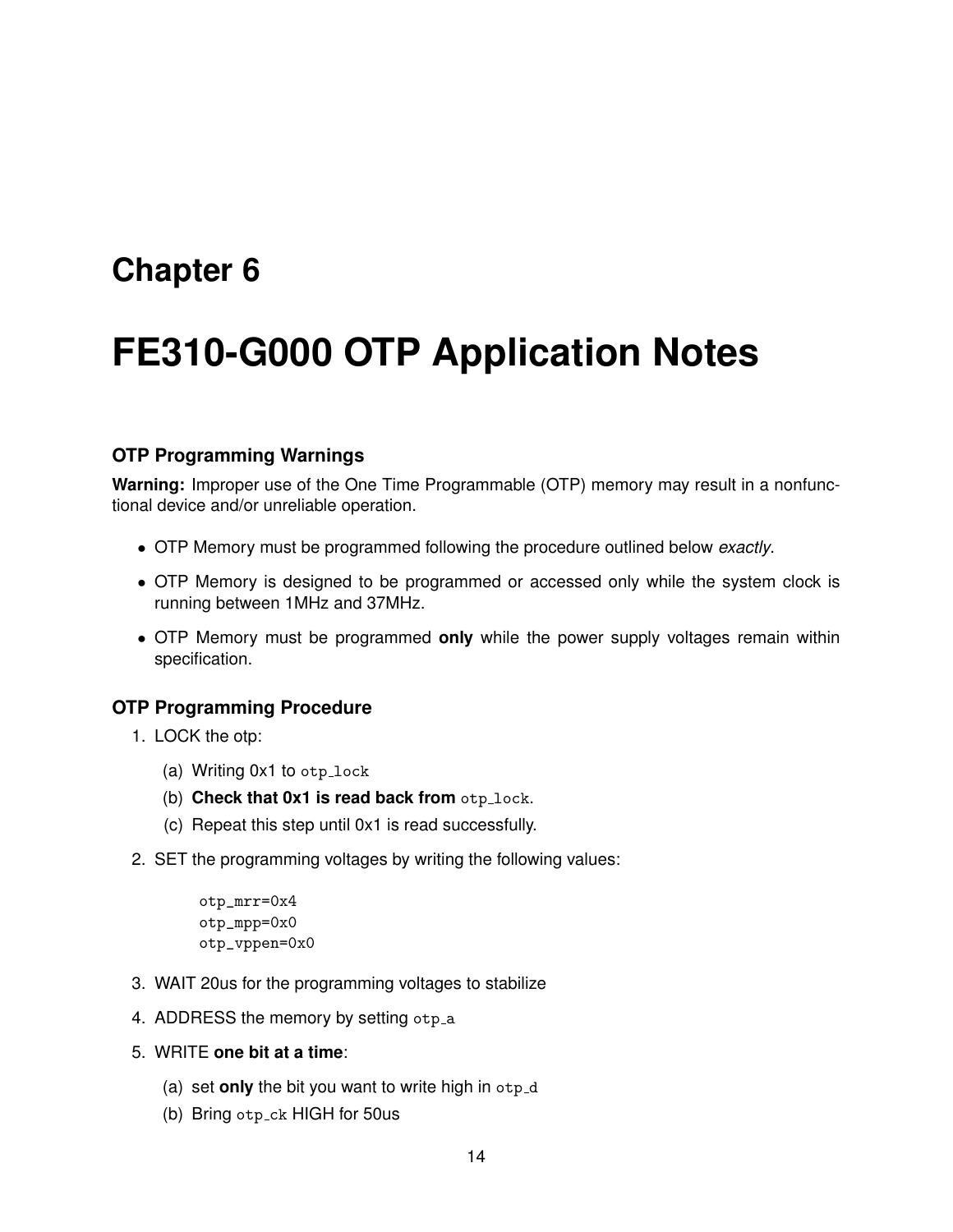(c) Bring otp\_ck LOW.

Note that this means only one bit of otp<sub>-d</sub> should be high at any time.

- 6. VERIFY the written bits setting otp\_mrr=0x9 for read margin.
- 7. SOAK any verification failures by repeating steps 2-5 using 400us pulses.
- 8. REVERIFY the rewritten bits setting otp\_mrr=0xF. Steps 7,8 may be repeated up to 10 times before failing the part.
- 9. UNLOCK the otp by writing 0x0 to otp\_lock.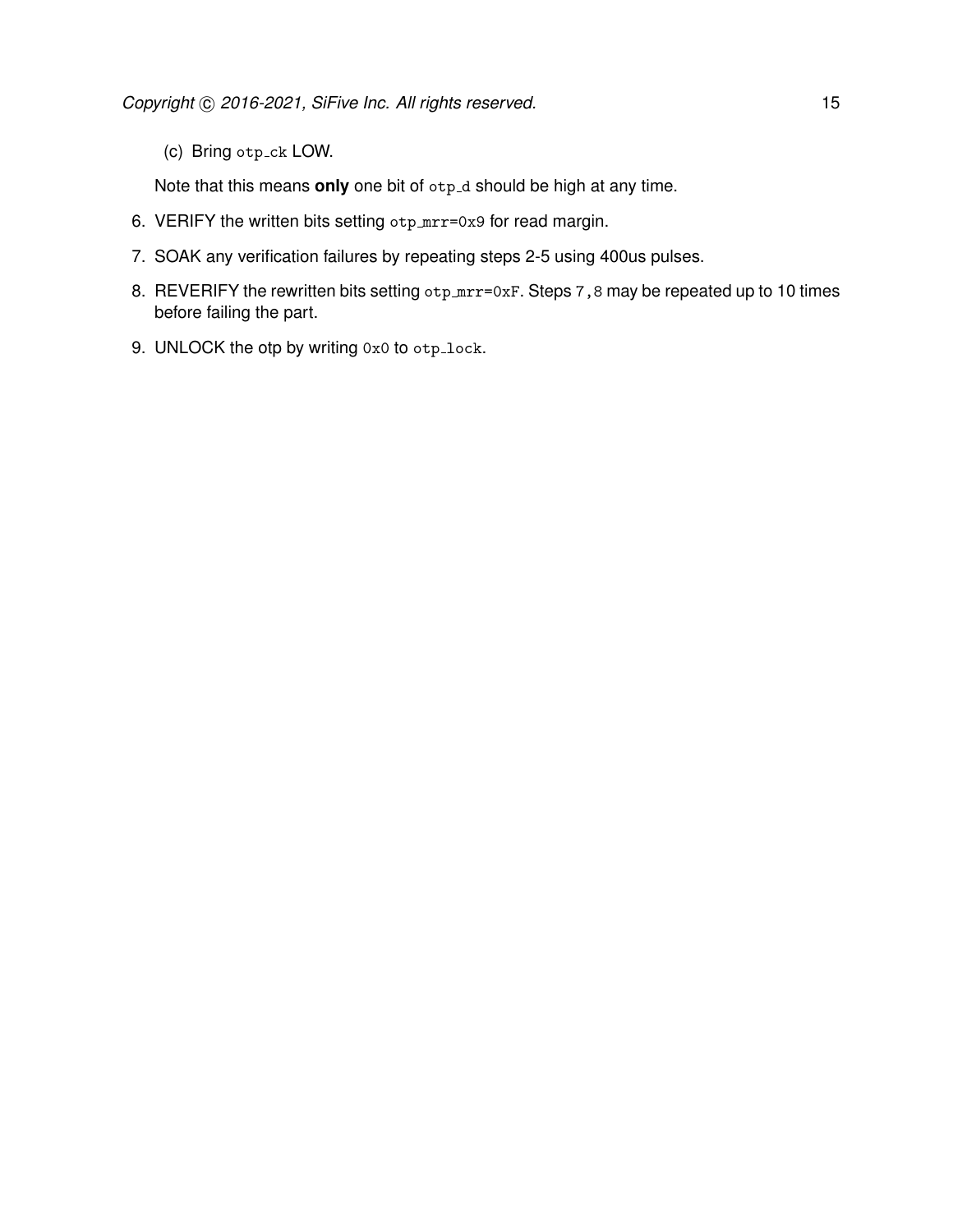## <span id="page-19-0"></span>**FE310-G000 Package Information**

#### <span id="page-19-1"></span>**Package Outline Drawing - 48QFN**

The FE310-G000 is offered in a convenient 48-lead 6x6 QFN package ( 0.4mm lead pitch ). The exposed paddle ( Pin 49 ) should be connected directly to the ground plane.



6mm x 6mm 48-Lead QFN (0.4mm Pad Pitch)

**Figure 7.1:** 48QFN Package Outline Drawing ( 0.4mm pitch )